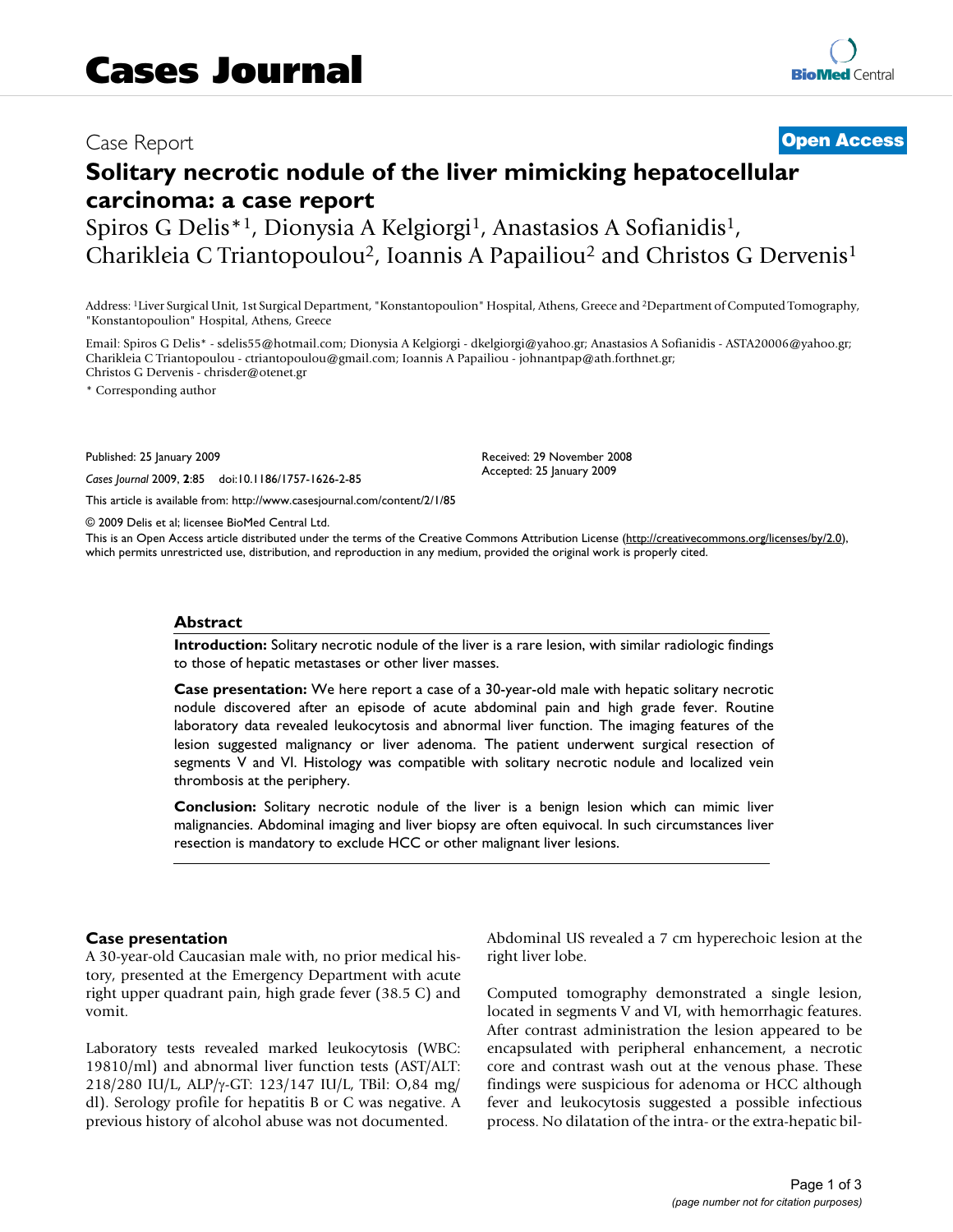iary ducts was noted. A lateral displacement of the gallbladder was documented (Figure 1).

The patient was admitted and initially treated with systemic broad spectrum antibiotics. However blood cultures and antibodies for Echinococcus and Entamoeba histolytica were negative.

Tumor markers including CA 19-9, a-Fetoprotein and CEA were within normal range.

A CT-guided core-needle biopsy was performed and revealed numerous lymphocytes and necrotic material but not atypia. Gram stain and Tissue cultures were negative.

The patient was treated with intravenous antibiotics for 7 days until fever subsides with complete white cell count normalization and followed by CT scan two weeks later. Due to high suspicion for a malignant process, anatomic liver resection including segments V and VI was performed. Intraoperatively, the liver had a normal appearance and a solid mass, well encapsulated without gallbladder invasion was identified.

Pathology was associated with hemorrhagic infarct and extensive hepatocellular necrosis, due to sinusoidal portal vein thrombosis. Furthermore hepatoportal sclerosis and non-cirrhotic portal vein fibrosis was identified. An eosi-



## **Figure 1**

**Computed tomography image**. Computed tomography contrast-enhanced image, demonstrates a hemorrhagic lesion in liver segment V, presenting mild heterogeneous peripheral contrast enhancement.

nophil granular matter combined with calcifications, cholesterol, foam cells, and some inflammatory cells was noted.

The patient had an uneventful course, discharged the 6th postoperative day and remains well 6 months postoperatively.

# **Discussion**

Solitary necrotic nodule (SNN) of the liver is a rare benign lesion first reported in 1983 by Shepherd and Lee [1]. To date, fewer than 60 cases have been reported. There is a male predominance affected in the majority of cases the seventh and eighth decades of life. Most of the SNNs reported in the literature are benign and occurred in the right liver lobe.

In the majority of cases, this condition is clinically silent, and often the patients complain of nonspecific symptoms such as right upper quadrant pain. SNNs are usually first detected incidentally at US examination [2].

Lobular shape, well-delineated margin, and close proximity to the hepatic inflow structures, are suggestive of SNN, but are nondiagnostic. SNN usually appears as a welldefined lesion with no enhancement on contrast CT or MRI [3,4], although peripheral enhancement occurs occasionally on contrast MRI [3]. Radiological findings of SNN of the liver are similar to those of hepatic metastasis or other liver masses, such as hepatocellular carcinoma, pseudotumor, lymphoma, regenerative and dysplastic nodules, or some infectious processes [3]. Due to these similar radiological findings, making a correct differential diagnosis is often very difficult or impossible. The intraoperative US findings of the lesion also simulate hepatic malignancies, even though lesion multiplicity had been elucidated [3]. Furthermore, the cytological evaluation of specimens obtained by needle biopsy is not useful to correctly distinguish between these nodules and hepatic metastasis, because it often reveals the presence of necrotic tissue. Clinical symptoms when present as in our case very often misinterpret with inflammatory pseudotumor (IPT). As reported in literature, clinical and laboratory features of IPT of the liver also vary and are non specific. The most common symptom of liver IPT is abdominal pain, fever and weight loss [5,6]. The patients with IPT have leukocytosis and abnormal liver function tests with raise of serum CA 19-9. The imaging findings of hepatic IPT are also variable and non-specific and can present features that suggest hepatic malignancy (HCC or metastasis).

In our case reported, patient presented with a history of high grade fever and leukocytosis suggested an infectious process. CT findings were associated with a single lesion